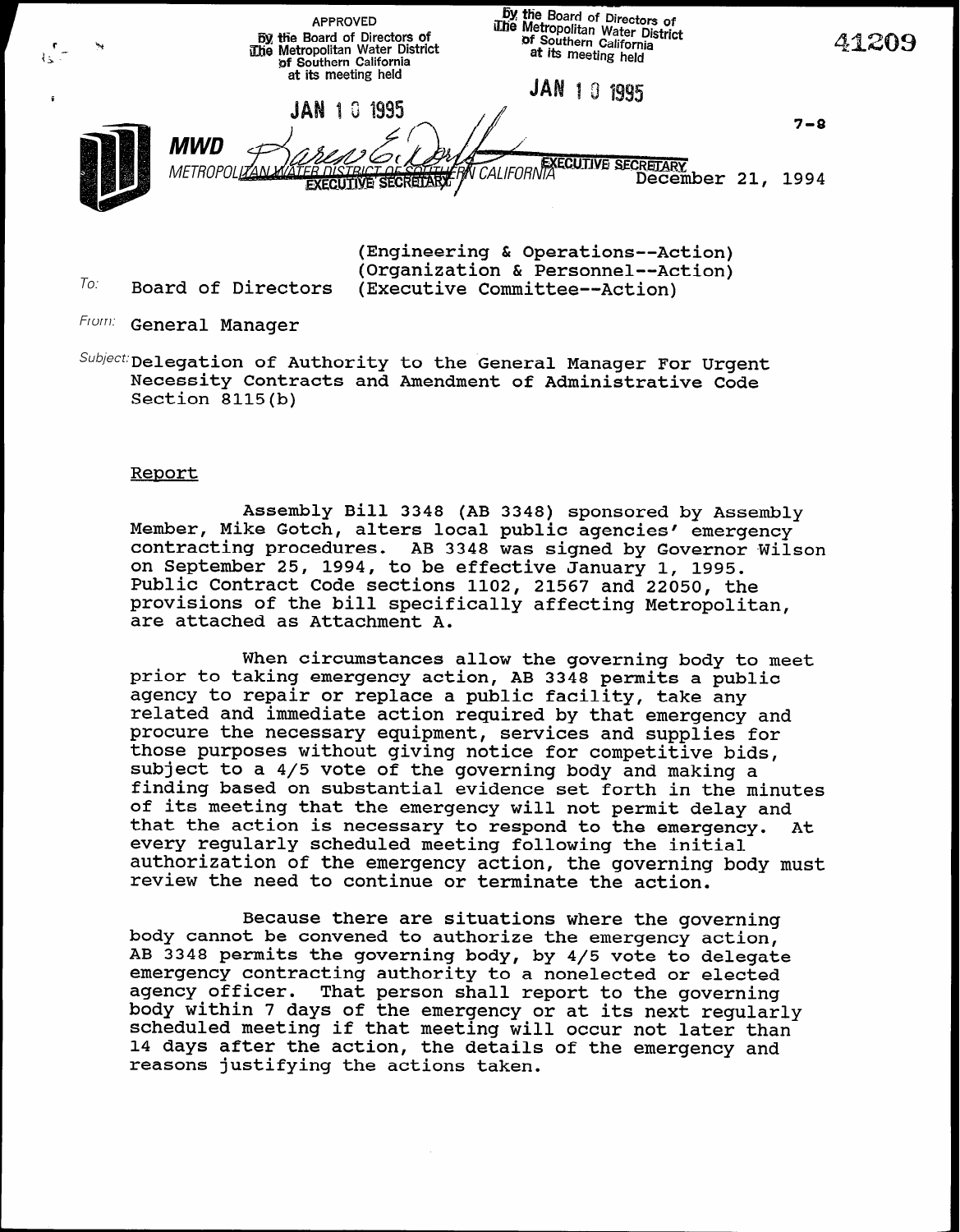Board of Directors -2-<br>
-2-<br>
December 21, 1994

At every regularly scheduled meeting following the exercise of the delegated emergency action, the governing body shall determine by 4/5 vote the need to continue the emergency action.

In the absence of emergency situations, Public Contract procedures require that contracts over \$25,000 must be formally advertised and bid. In order to provide for prompt and effective contract services in emergency situations, your Board is requested, by 4/5 vote, to delegate to the General Manager the authority to waive the competitive bid requirements for contracts over \$25,000 and execute emergency contracts subject to the requirements of AB 3348 as chaptered.

The passage of AB 3348 necessitates amendment to Section 8115(b) of Metropolitan's Administrative Code to reflect and implement the requirements of the legislation. Attachment B sets forth the proposed change in Section 8115(b) for your Board's approval. Attachment C reflects the proposed change in Section 8115(b) by strikeover and underlining.

This action is exempt from the California Environmental Quality Act (CEQA) since it does not constitute a "project" for purposes of CEQA (CEQA Guidelines §§ 15061(b)(1) and 15378(b)(3)); since it cannot have an effect on the environment without future additional action by the General Manager; and since such future additional action is necessary to mitigate an emergency (CEQA Guidelines  $\S$  21080(b)(4), CEQA Guidelines  $\S$  15269(c)).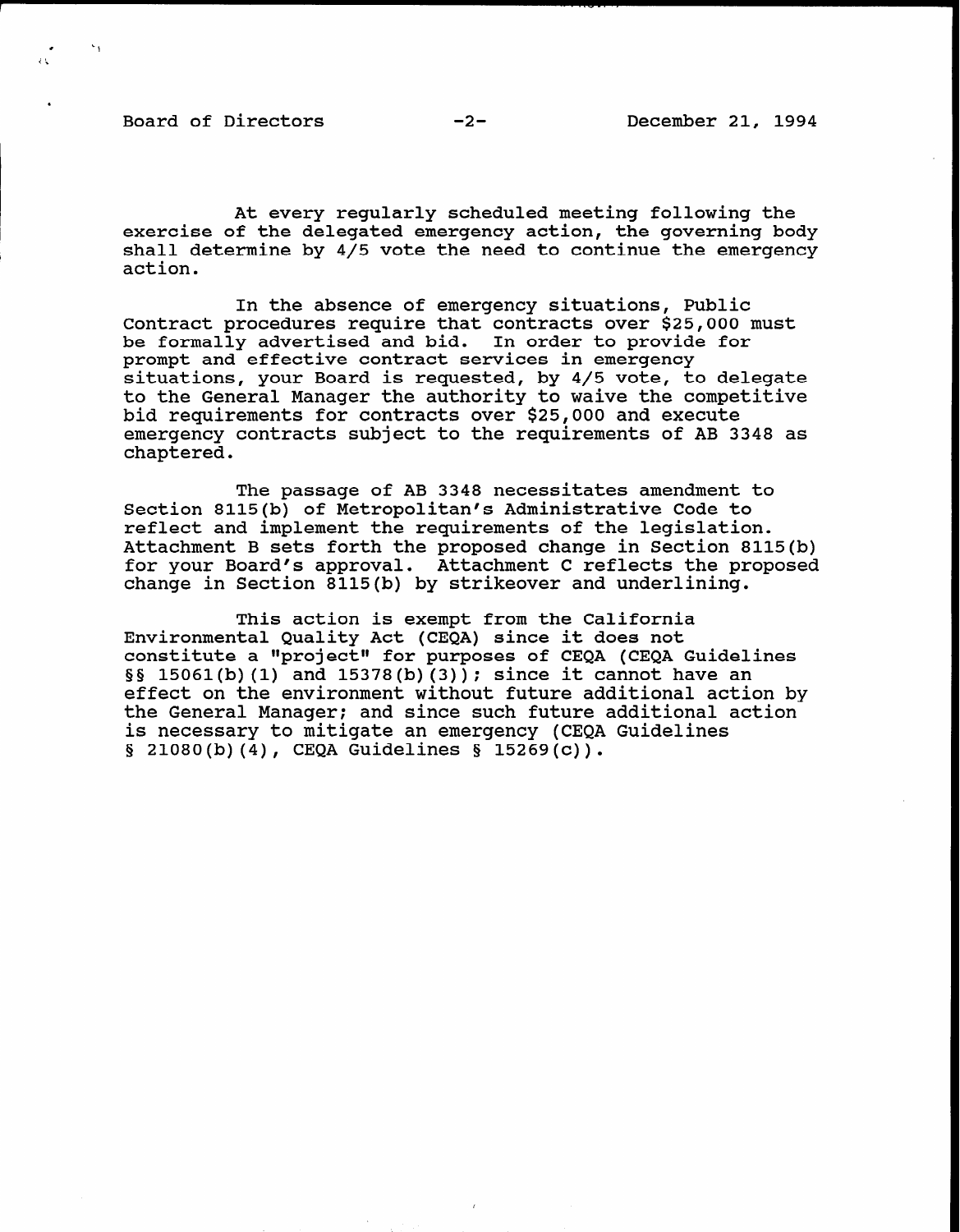Board of Directors -3-<br>
-3-<br>
December 21, 1994

Recommendation

That the Board delegate by a 4/5 vote, to the General Manager authority to execute urgent necessity contracts subject to the requirements of Public Contract Code sections 1102, 21567 and 22050 and that Section 8115(b) of the Administrative Code be amended to read as set forth on Attachment B, to become effective upon adoption.

> John R. Wodraska General Manager

Submitted by:

Gary M. Snyder Chief Engineer

Concur:

John R, Wodraska General Manager

charen\legis\AB3348.bdl

Attachments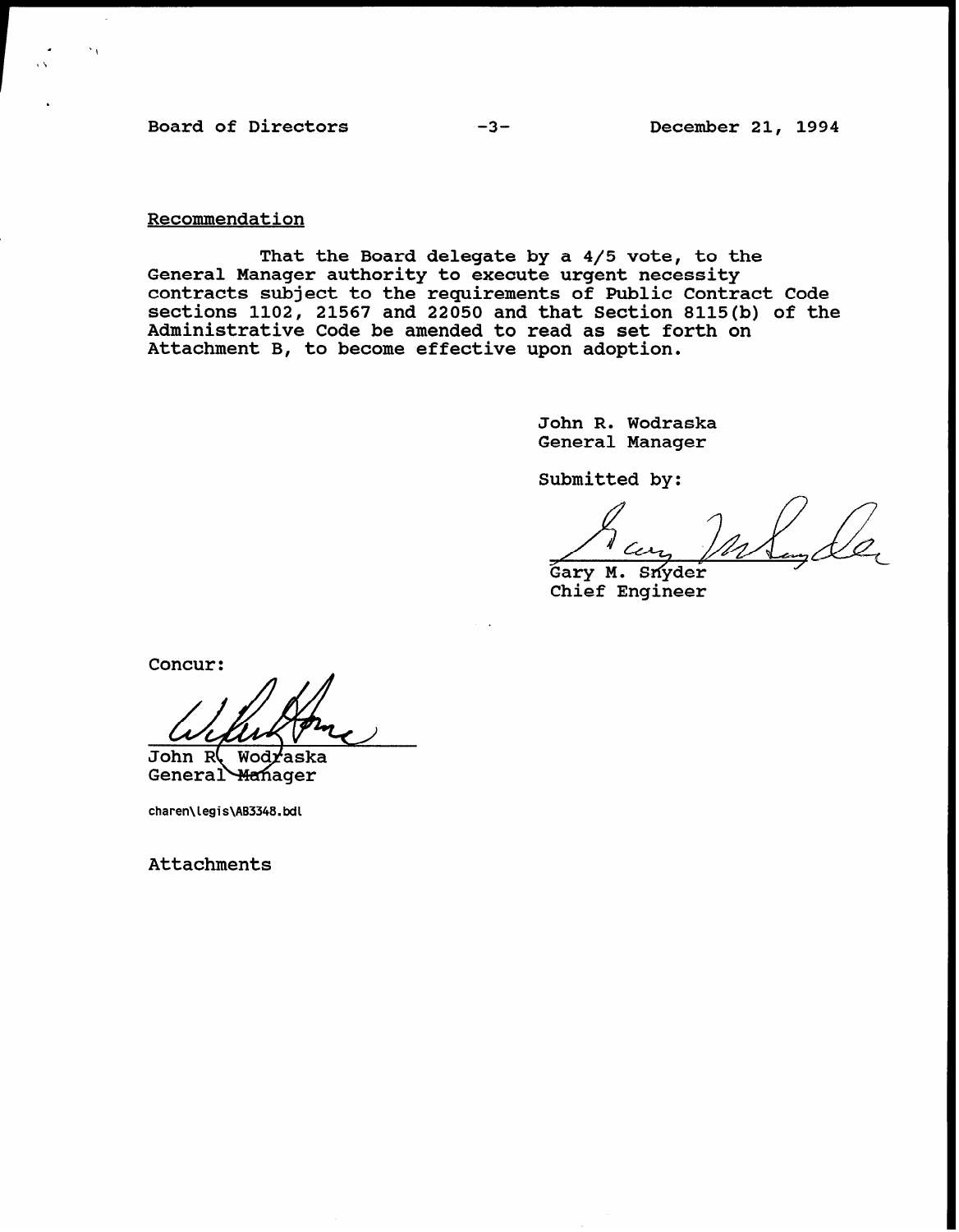#### ATTACHMENT A

#### PUBLIC CONTRACT CODE

#### $$ 1102.$  "Emergency"

a \* 1

 $\mathcal{N}_\mathrm{c}$ 

"Emergency," as used in this code, means a sudden, unexpected occurrence that poses a clear and imminent danger, requiring immediate action to prevent or mitigate the loss or impairment of life, health, property, or essential public services.

§ 21567. Urgent necesity contracts without bids: Response to emergency in accordance with provisions relating to minority and women business enterprises

(a) Notwithstanding the requirements of Section 21566, contracts, in writing or otherwise, may be let without advertising for, or inviting bids, when any repairs, alterations, or other work, or the purchase of materials, supplies, equipment, or other property is deemed by the board to be for an emergency.

(b) In case of an emergency, if notice for bids to let contracts will not be given, the board shall comply with Chapter 2.5 (commencing with Section 22050).

## 5 22050. Emergency contracts for repair or replacement of public facility; Review

(a)(l) In the case of an emergency, a public agency, pursuant to a four-fifths vote of the governing body, may repair or replace a public facility, take any directly related and immediate action required by that emergency, and procure the necessary equipment, services, and supplies for those purposes, without giving notice for bids to let contracts.

(2) Before a governing body takes any action pursuant to paragraph (1), it shall make a finding, based on substantial evidence set forth in the minutes of its meeting, that the emergency will not permit a delay resulting from a competitive solicitation for bids, and that the action is necessary to respond to the emergency.

(b)(l) The governing body, by a four-fifths vote, may delegate, by resolution or ordinance, to the appropriate county administrative officer, city manager, chief engineer, or other nonelected agency officer the authority to order any action pursuant to paragraph (1) of subdivision (a).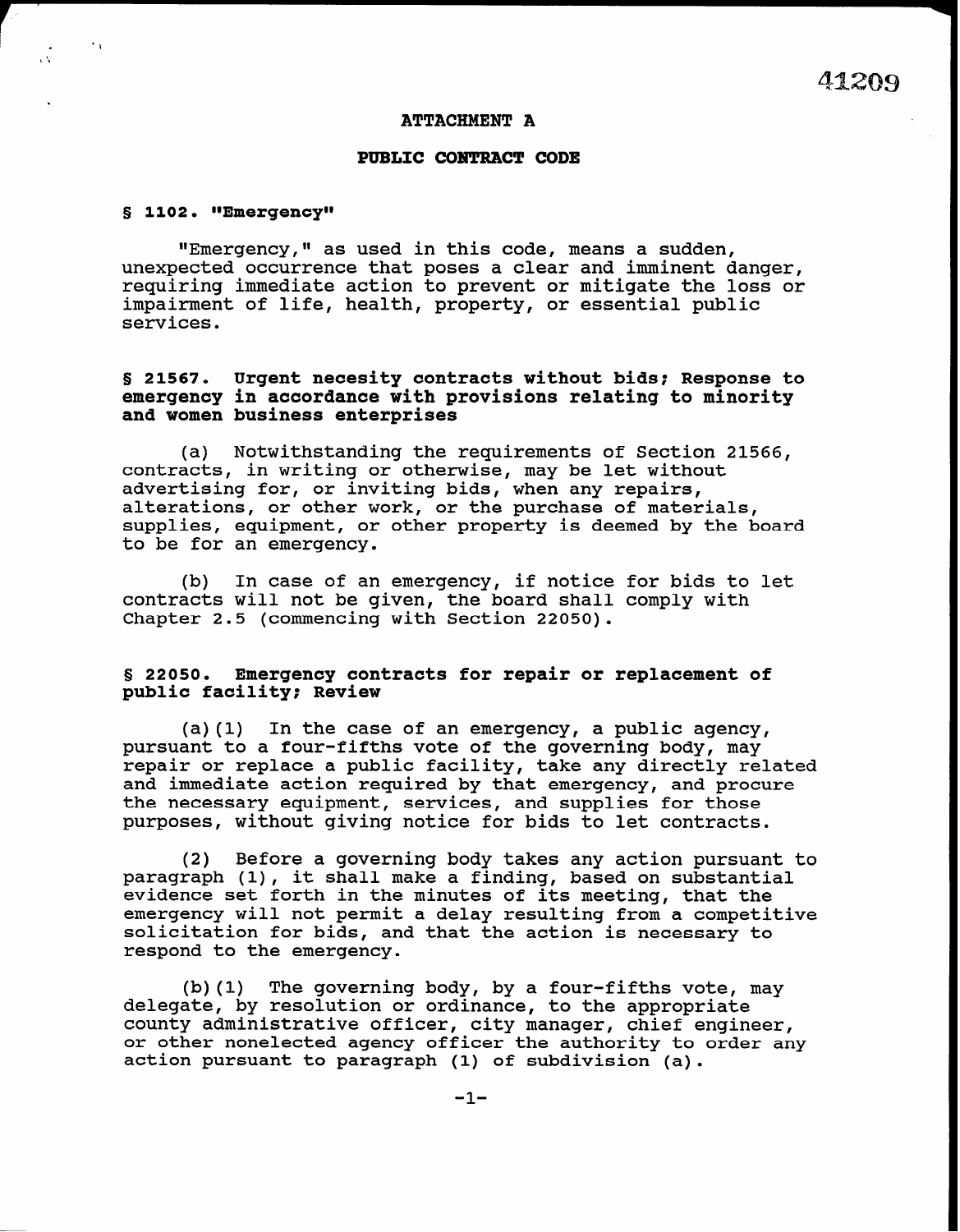(2) If the public agency has no county administrative officer, city manager, chief engineer, or other nonelected agency officer, the governing body, by a four-fifths vote, may delegate to an elected officer the authority to order any action specified in paragraph (1) of subdivision (a).

 $\ddot{\phantom{1}}$ 

 $\frac{1}{2}$ 

(3) If a person with authority delegated pursuant to paragraph (1) or (2) of this section orders any action specified in paragraph (1) of subdivision (a), that person shall report to the governing body, at its next meeting required pursuant to this section, the reasons justifying why the emergency will not permit a delay resulting from a competitive solicitation for bids and why the action is necessary to respond to the emergency.

(c)(l) If the governing body orders any action specified in subdivision (a), the governing body shall review the emergency action at its next regularly scheduled meeting and, except as specified below, at every regularly scheduled meeting thereafter until the action is terminated, to determine, by a four-fifths vote, that there is a need to continue the action. If the governing body meets weekly, it may review the emergency action in accordance with this paragraph every 14 days.

(2) If a person with authority delegated pursuant to subdivision (b) orders any action specified in paragraph (1) of subdivision (a), the governing body shall initially review the emergency action not later than seven days after the action, or at its next regularly scheduled meeting if the action, or at its next regularly scheduled meeting if that meeting will occur not later than 14 days after the action, and at least at every regularly scheduled meeting thereafter until the action is terminated, to determine, by a fourfifths vote, that there is a need to continue the action, unless a person with authority delegated pursuant to subdivision (b) has terminated that action prior to the governing body reviewing the emergency action and making a determination pursuant to this subdivision. If the governing body meets weekly, it may, after the initial review, review the emergency action in accordance with this paragraph every 14 days.

(3) When the governing body reviews the governing body reviews the emergency action  $\mathcal{L}_{\mathcal{A}}$ (3) When the governing body reviews the emergency pursuant to paragraph (1) or (2), it shall terminate the action at the earliest possible date that conditions warrant so that the remainder of the emergency action may be completed<br>by giving notice for bids to let contracts.

(d) As used in this section, "public agency" has the same meaning as defined in Section 22002.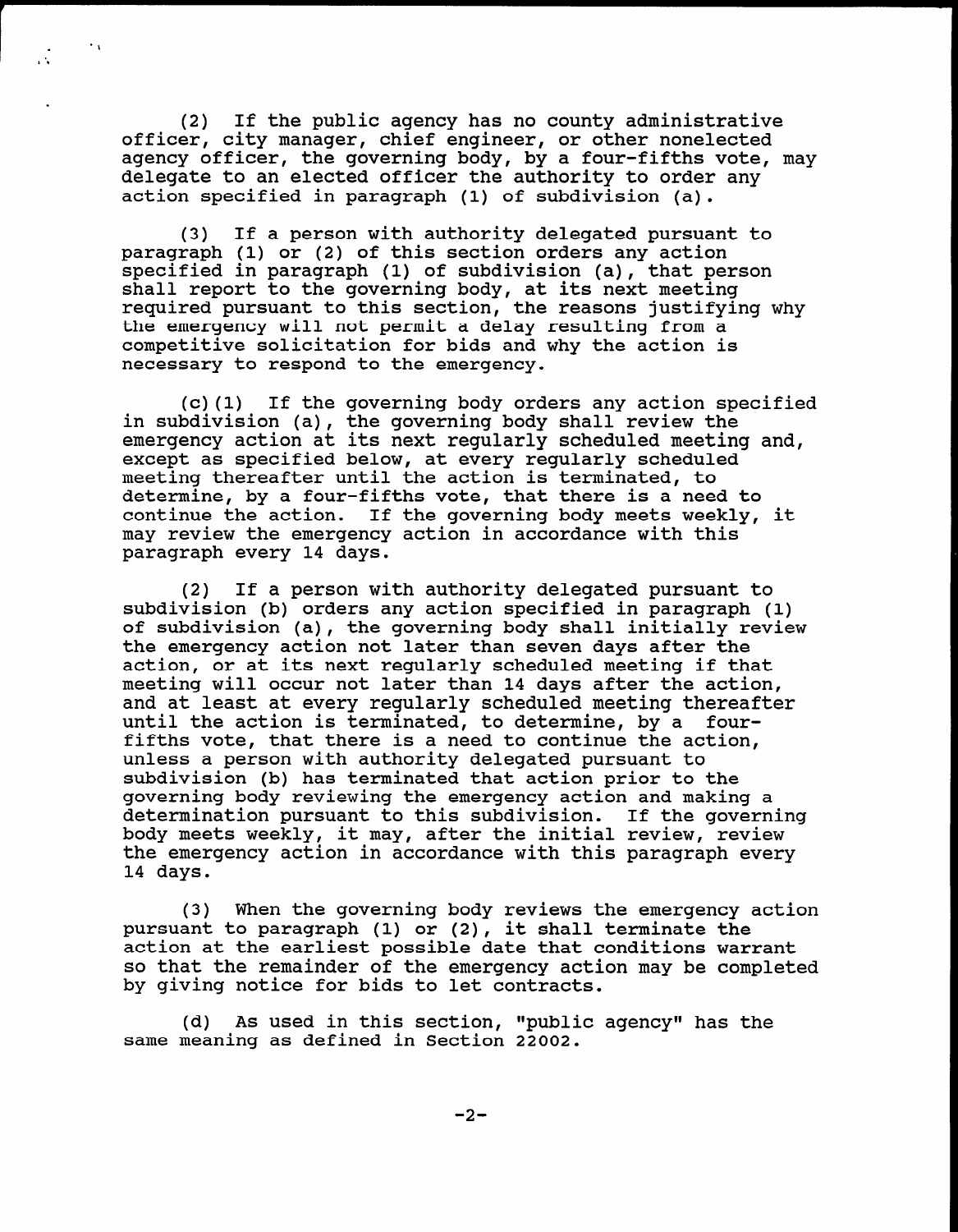(e) A three-member governing body may take actions pursuant to subdivision (a), (b), or (c) by a two-thirds vote.

 $\ddot{\phantom{1}}$ 

(f) This section applies only to emergency action taken pursuant to Sections 20133, 20168, 20193, 20205.1, 20134, 20168, 20205.1, 20213, 20223, 20233, 20253, 20273, 20283, 20293, 20313, 20331, 20567, 20586, 20604, 20635, 20645, 20685, 20736, 20751.1, 20806, 20812, 20914, 20918, 20926, 20931, 20941, 20961, 20991, 21020.2, 21024, 21031, 21043, 21061, 21072, 21081, 21091, 21101, 21111, 21121, 21131, 21141, 21151, 21161, 21171, 21181, 21191, 21196, 21203, 21212, 21221, 21231, 21241, 21251, 21261, 21271, 21290, 21311, 21321, 21331, 21341, 21351, 21361, 21371, 21381, 21391, 21401, 21411, 21421, 21431, 21441, 21451, 21461, 21472, 21482, 21491, 21501, 21511, 21521, 21531, 21541, 21552, 21567, 21572, 21581, 21591, 21601, 21618, 21624, 21631, 21641, and 22035.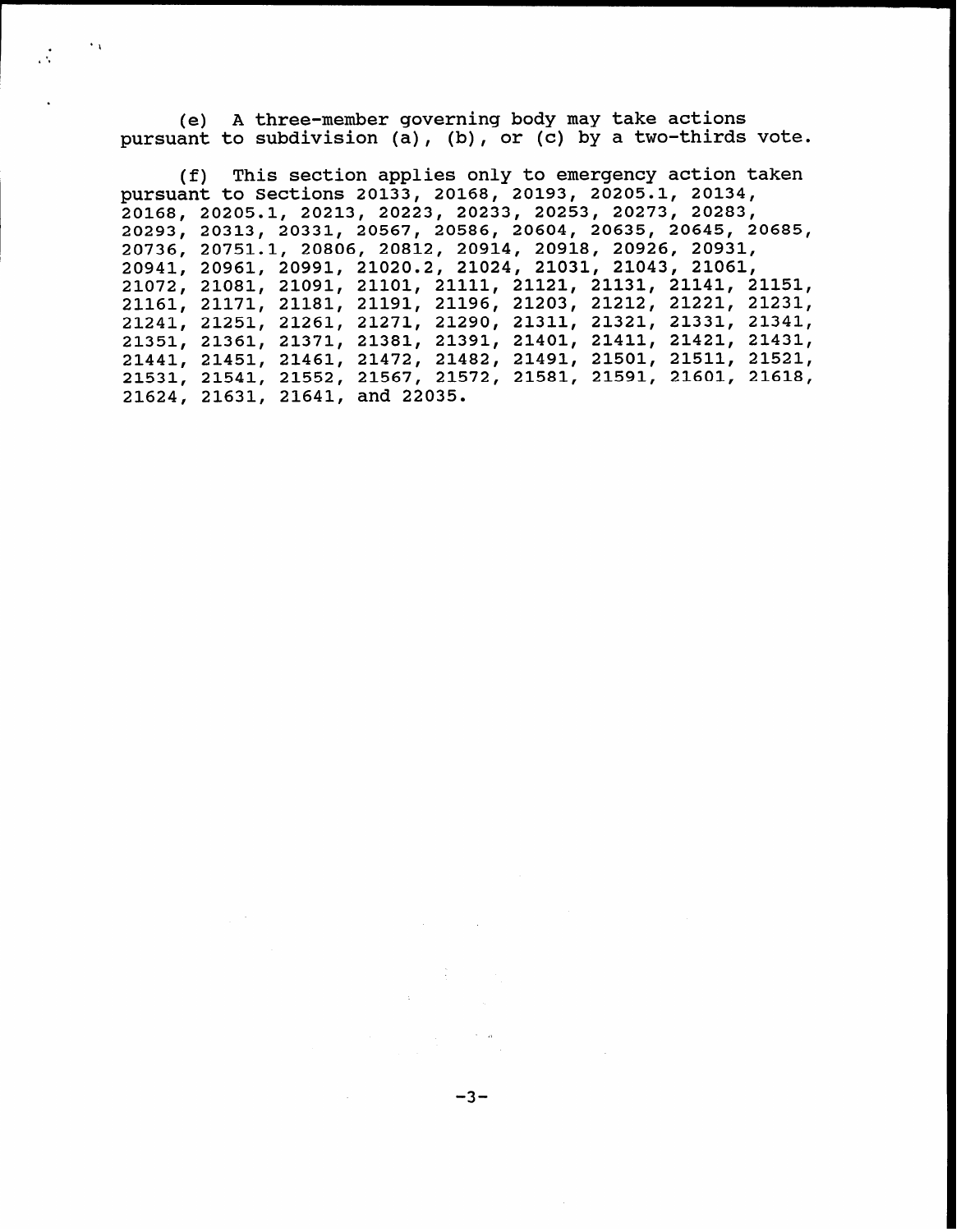#### ATTACHMENT B

#### METROPOLITAN WATER DISTRICT ADMINISTRATIVE CODE

### 5 8115. Negotiated Contracts.

.

.

All contracts not required to be let by competitive bidding shall be entered into as follows:

(a) Contracts Over \$250,000. - Except as provided in Section 8115(b), if the amount payable or expected to be paid under the terms of the contract is \$250,000 or more, the contract shall be executed only upon prior approval of the Board, provided that the Board may designate an officer of the District to negotiate and execute classes of contracts without prior approval of the Board.

(b) Urgent Necessity Contracts.

The General Manager is delegated the authority to waive competitive bid requirements and execute contracts over the amount of \$25,000 for the construction of works or structures, for the purchase of equipment, materials or supplies, or performance of labor or services and take any directly related periormance or fabor or services and cake any directly reperiormance or fabor or services and construction, purchase of equipment, materials or supplies is construction, purchase of equipment, materials or supplies is<br>determined by the General Manager to be of urgent necessity, subject to the following requirements:

- (1) General Manager shall report to the Board not later than 7 days after the emergency action or at its than 7 days after the emergency action or at ft will cannot act later than 14 days after the action will occur not later than 14 days after the acti the details of the emergency and reasons justifying<br>the actions taken.
- (2) At each regularly scheduled meeting following the following the scheduled meeting following the scheduled meeting the scheduled meeting the scheduled meeting the scheduled meeting the scheduled meeting the scheduled m at each regularly scheduled meeting following the emergency action, the Board shall determine by fourfifths vote whether there is a need to continue the action or terminate action at the earliest possible date that conditions warrant so that the remainder of the emergency action may be completed through competitive bid procedures.
- $\mathcal{S}$  Such contracts shall not be binding  $\mathcal{S}$  and  $\mathcal{S}$ Such contracts shall not be binding on the Distri in an amount exceeding \$250,000 unless the General Manager obtains ratification of such contract by a four-fifths vote of the Board.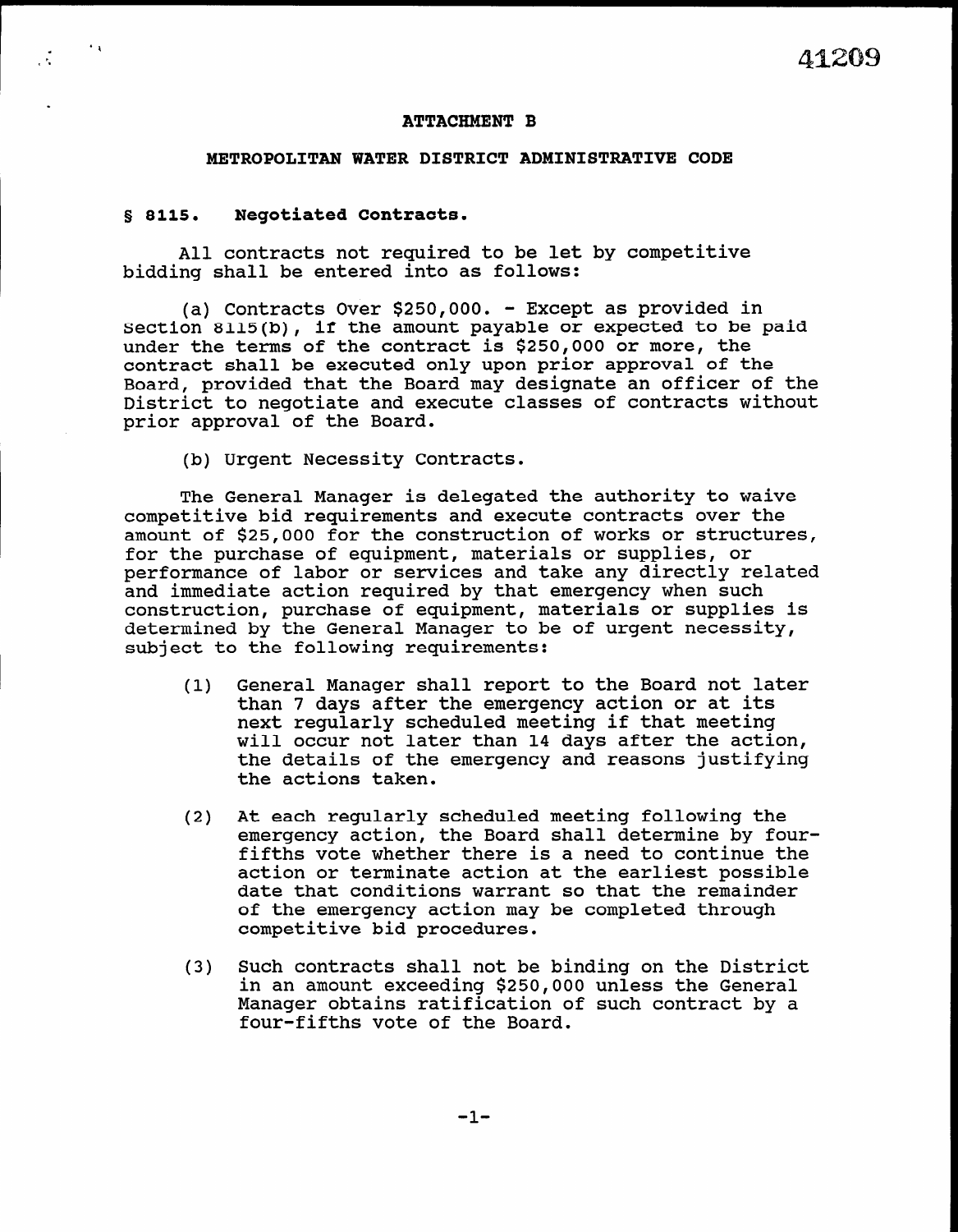(c) Contracts Under \$250,000. - If the amount payable or expected to be paid under the terms of a contract is less than \$250,000 the contract may be executed by the General Manager unless otherwise directed by the Board.

\* a

 $\ddot{\phantom{a}}$ 

(d) Change Orders. - Except for capital construction contracts, if the amount payable under a change order is less than \$250,000, the General Manager is authorized to execute the change order even if the change order will bring the total amount payable under the contract to \$250,000 or more. Notwithstanding the foregoing, the General Manager shall not, without prior Board approval, issue change orders totall more than \$250,000 to a contract involving an original total amount payable under \$250,000, or a change order that would cause the amount payable under a contract for professional and consulting services to exceed the limit established by Section 8117. Change orders for capital construction projects may be executed by the General Manager without prior Board approval for an amount of \$250,000 per contract or an aggregate amount not to exceed 5 percent of the initial amount of the contract.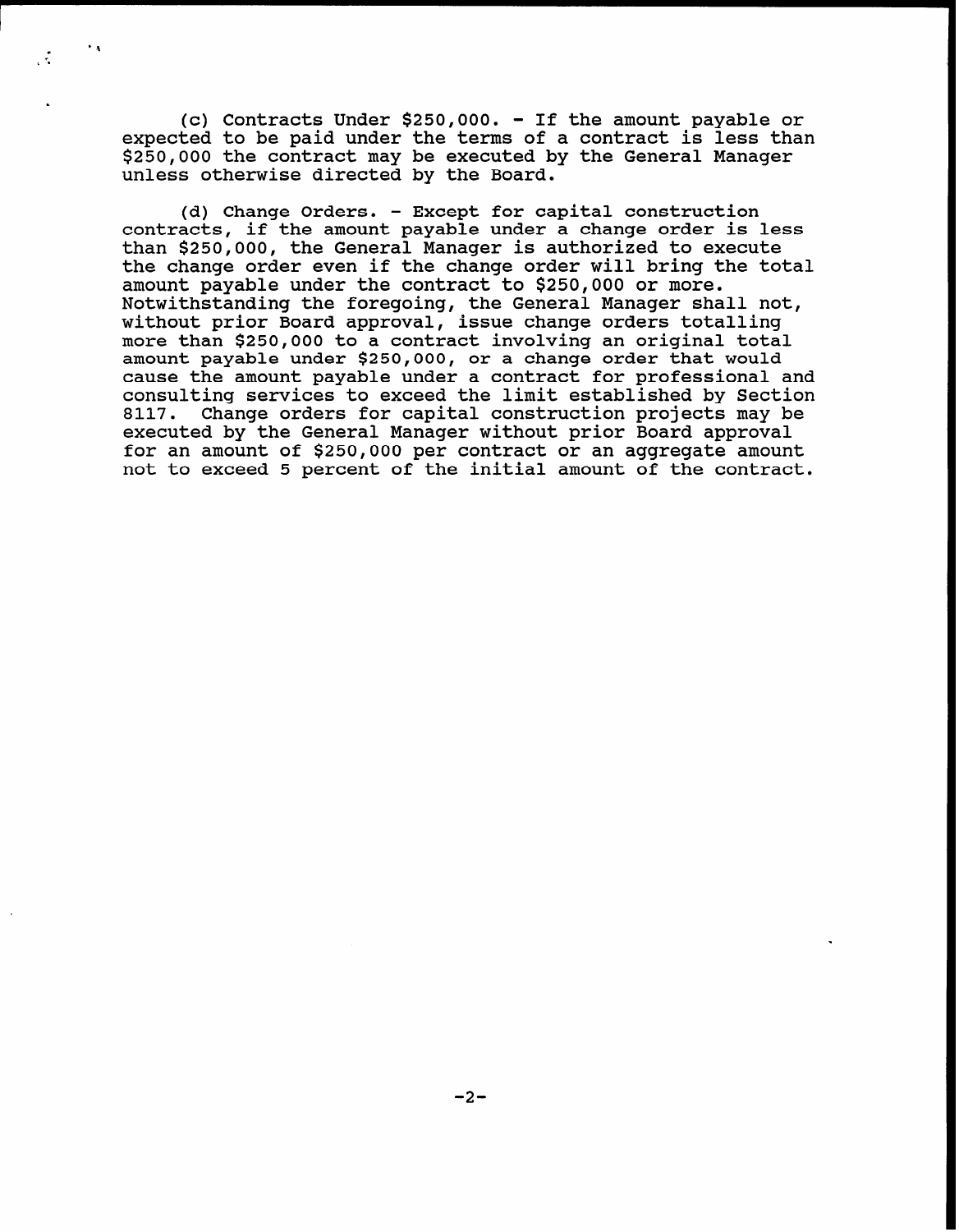## ATTACHMENT C

# METROPOLITAN WATER DISTRICT ADMINISTRATIVE CODE

#### 5 8115. Negotiated Contracts.

 $\mathbf{v}$  .

 $\mathcal{L}$ 

All contracts not required to be let by competitive bidding shall be entered into as follows:

(a) Contracts Over \$250,000. - Except as provided in Section 8115(b), if the amount payable or expected to be paid under the terms of the contract is \$250,000 or more, the contract shall be executed only upon prior approval of the Board, provided that the Board may designate an officer of the District to negotiate and execute classes of contracts without prior approval of the Board.

(b) Urgent Necessity Contracts. - When the cost for the construction of works-or-structures, for the purchase-of equipment, materials or supplies, or for-the-performance of labor or services is \$250,000 or more, and such construction, purchase, or performance is determined by the General Manager to be of urgent necessity, the General Manager may execute a contract therefor, provided that such contract shall not be binding on the District in an amount exceeding \$250,000 unless<br>the General Manager obtains ratification of such contract by a<br>two-thirds vote of the Board.

The General Manager is delegated the authority to waive competitive bid requirements and execute contracts over the amount of \$25,000 for the construction of works or structures, for the purchase of equipment, materials or supplies, or performance of labor or services and take anv directlv related and immediate action required by that emergency when such construction, purchase of equipment, materials or supplies is determined by the General Manaqer to be of urqent necessity, subject to the following requirements:

- (1) General Manaqer shall report to the Board not later than 7 days after the emergency action or at its next reqularly scheduled meeting if that meeting will occur not later than 14 days after the action, the details of the emergency and reasons iustifvinq the actions taken.
- (2) At each reqularlv scheduled meetinq followinq the emerqencv action, the Board shall determine by fourfifths vote whether there is a need to continue the action or terminate action at the earliest possible date that conditions warrant so that the remainder